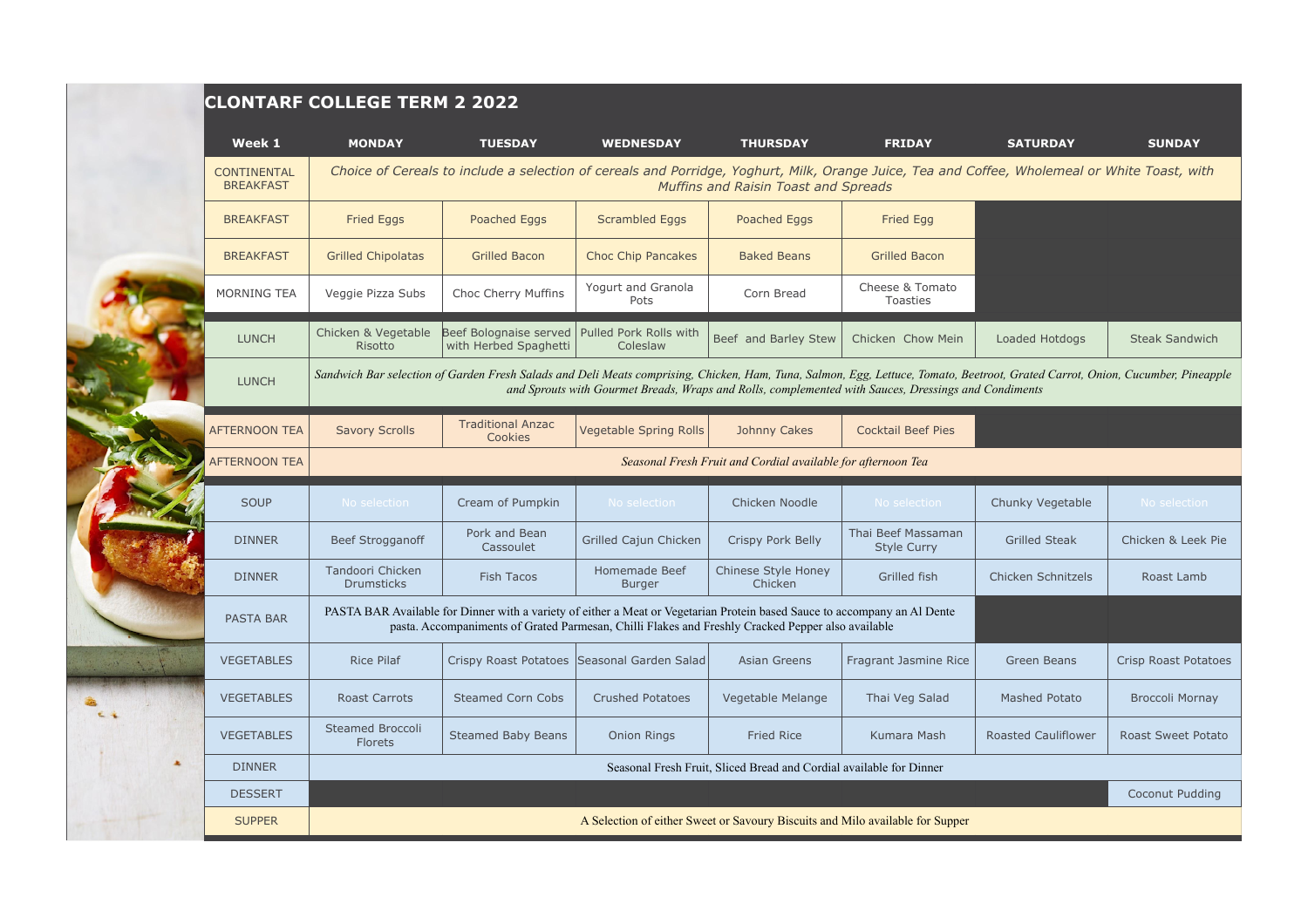| Week 2                                                                                                                                                                                                                                                                                                                                                                                                                                                                                                                                                                                                                                                                                                                                                                                                                                                                                                                                                                                                                                                                                                                                                                                                                                                                                                                                                                                                                                                                                                                                                                                                                                                                                                                                                                                                                                                                                                                                                             | <b>MONDAY</b>                                                                                                                                                                  | <b>TUESDAY</b>                             | <b>WEDNESDAY</b>          | <b>THURSDAY</b>                  | <b>FRIDAY</b>                      | <b>SATURDAY</b>                    | <b>SUNDAY</b>                                   |  |  |
|--------------------------------------------------------------------------------------------------------------------------------------------------------------------------------------------------------------------------------------------------------------------------------------------------------------------------------------------------------------------------------------------------------------------------------------------------------------------------------------------------------------------------------------------------------------------------------------------------------------------------------------------------------------------------------------------------------------------------------------------------------------------------------------------------------------------------------------------------------------------------------------------------------------------------------------------------------------------------------------------------------------------------------------------------------------------------------------------------------------------------------------------------------------------------------------------------------------------------------------------------------------------------------------------------------------------------------------------------------------------------------------------------------------------------------------------------------------------------------------------------------------------------------------------------------------------------------------------------------------------------------------------------------------------------------------------------------------------------------------------------------------------------------------------------------------------------------------------------------------------------------------------------------------------------------------------------------------------|--------------------------------------------------------------------------------------------------------------------------------------------------------------------------------|--------------------------------------------|---------------------------|----------------------------------|------------------------------------|------------------------------------|-------------------------------------------------|--|--|
| <b>CLONTARF COLLEGE TERM 2 2022</b><br>Choice of Cereals to include a selection of cereals and Porridge, Yoghurt, Milk, Orange Juice, Tea and Coffee, Wholemeal or White Toast, with<br><b>CONTINENTAL</b><br><b>BREAKFAST</b><br>Muffins and Raisin Toast and Spreads<br>Pancakes with Maple<br>Bacon and Egg Muffins<br><b>Fried Eggs</b><br><b>Bacon and Corn Fritters</b><br><b>Fried Eggs</b><br><b>BREAKFAST</b><br>Syrup<br><b>Baked Beans</b><br>Poached Eggs<br><b>Fresh Fruit Platters</b><br><b>Baked Beans</b><br><b>Grilled Tomatoes</b><br><b>BREAKFAST</b><br>Savoury Muffin<br>Sausage Rolls<br><b>MORNING TEA</b><br>Veggie Pizza<br>Ham & Cheese Toasties<br>Banana Bread<br>Homemade Chicken<br>Roast pork and Apple<br><b>LUNCH</b><br>Chicken Alfredo<br><b>Bangers and Mash</b><br>Penne Arrabiata<br>BLT's<br>Sauce Rolls<br>Parmigiana<br><b>LUNCH</b><br>and Sprouts with Gourmet Breads, Wraps and Rolls, complemented with Sauces, Dressings and Condiments<br><b>Traditional Anzac</b><br>Cheese & Vegemite<br><b>AFTERNOON TEA</b><br>Quiche<br>Popcorn<br>Pizza<br><b>Scrolls</b><br>Cookies<br><b>AFTERNOON TEA</b><br>Seasonal Fresh Fruit and Cordial available for afternoon Tea<br><b>SOUP</b><br>No selection<br>Cream of Pumpkin<br>No selection<br>Malay Chicken Laksa<br>No selection<br>Cream of Vegetable<br>Country Style Lamb<br><b>Herb Crusted Pork</b><br>Corned Silverside<br><b>Beef Burger</b><br><b>DINNER</b><br>Crispy Pork Belly<br>Grilled Chicken Thighs<br><b>Stew</b><br>Chops<br>Red Pork Curry With<br>Mongolian Beef<br><b>Baked Lamb Chops</b><br>Chicken Cacciatore<br>Golden Crumbed Fish<br><b>DINNER</b><br><b>Rissolles</b><br><b>Rice</b><br>PASTA BAR Available for Dinner with a variety of either a Meat or Vegetarian Protein based Sauce to accompany an Al Dente<br><b>PASTA BAR</b><br>pasta. Accompaniments of Grated Parmesan, Chilli Flakes and Freshly Cracked Pepper also available |                                                                                                                                                                                |                                            |                           |                                  |                                    |                                    |                                                 |  |  |
|                                                                                                                                                                                                                                                                                                                                                                                                                                                                                                                                                                                                                                                                                                                                                                                                                                                                                                                                                                                                                                                                                                                                                                                                                                                                                                                                                                                                                                                                                                                                                                                                                                                                                                                                                                                                                                                                                                                                                                    |                                                                                                                                                                                |                                            |                           |                                  |                                    |                                    |                                                 |  |  |
|                                                                                                                                                                                                                                                                                                                                                                                                                                                                                                                                                                                                                                                                                                                                                                                                                                                                                                                                                                                                                                                                                                                                                                                                                                                                                                                                                                                                                                                                                                                                                                                                                                                                                                                                                                                                                                                                                                                                                                    |                                                                                                                                                                                |                                            |                           |                                  |                                    |                                    |                                                 |  |  |
|                                                                                                                                                                                                                                                                                                                                                                                                                                                                                                                                                                                                                                                                                                                                                                                                                                                                                                                                                                                                                                                                                                                                                                                                                                                                                                                                                                                                                                                                                                                                                                                                                                                                                                                                                                                                                                                                                                                                                                    |                                                                                                                                                                                |                                            |                           |                                  |                                    |                                    |                                                 |  |  |
|                                                                                                                                                                                                                                                                                                                                                                                                                                                                                                                                                                                                                                                                                                                                                                                                                                                                                                                                                                                                                                                                                                                                                                                                                                                                                                                                                                                                                                                                                                                                                                                                                                                                                                                                                                                                                                                                                                                                                                    |                                                                                                                                                                                |                                            |                           |                                  |                                    |                                    | Chicken Fajita                                  |  |  |
|                                                                                                                                                                                                                                                                                                                                                                                                                                                                                                                                                                                                                                                                                                                                                                                                                                                                                                                                                                                                                                                                                                                                                                                                                                                                                                                                                                                                                                                                                                                                                                                                                                                                                                                                                                                                                                                                                                                                                                    | Sandwich Bar selection of Garden Fresh Salads and Deli Meats comprising, Chicken, Ham, Tuna, Salmon, Egg, Lettuce, Tomato, Beetroot, Grated Carrot, Onion, Cucumber, Pineapple |                                            |                           |                                  |                                    |                                    |                                                 |  |  |
|                                                                                                                                                                                                                                                                                                                                                                                                                                                                                                                                                                                                                                                                                                                                                                                                                                                                                                                                                                                                                                                                                                                                                                                                                                                                                                                                                                                                                                                                                                                                                                                                                                                                                                                                                                                                                                                                                                                                                                    |                                                                                                                                                                                |                                            |                           |                                  |                                    |                                    |                                                 |  |  |
|                                                                                                                                                                                                                                                                                                                                                                                                                                                                                                                                                                                                                                                                                                                                                                                                                                                                                                                                                                                                                                                                                                                                                                                                                                                                                                                                                                                                                                                                                                                                                                                                                                                                                                                                                                                                                                                                                                                                                                    |                                                                                                                                                                                |                                            |                           |                                  |                                    |                                    |                                                 |  |  |
|                                                                                                                                                                                                                                                                                                                                                                                                                                                                                                                                                                                                                                                                                                                                                                                                                                                                                                                                                                                                                                                                                                                                                                                                                                                                                                                                                                                                                                                                                                                                                                                                                                                                                                                                                                                                                                                                                                                                                                    |                                                                                                                                                                                |                                            |                           |                                  |                                    |                                    | No selection                                    |  |  |
|                                                                                                                                                                                                                                                                                                                                                                                                                                                                                                                                                                                                                                                                                                                                                                                                                                                                                                                                                                                                                                                                                                                                                                                                                                                                                                                                                                                                                                                                                                                                                                                                                                                                                                                                                                                                                                                                                                                                                                    |                                                                                                                                                                                |                                            |                           |                                  |                                    |                                    | <b>Traditional Roast Beef</b><br>with Trimmings |  |  |
|                                                                                                                                                                                                                                                                                                                                                                                                                                                                                                                                                                                                                                                                                                                                                                                                                                                                                                                                                                                                                                                                                                                                                                                                                                                                                                                                                                                                                                                                                                                                                                                                                                                                                                                                                                                                                                                                                                                                                                    |                                                                                                                                                                                |                                            |                           |                                  |                                    |                                    | Spiced Southern Fried<br>Chicken                |  |  |
|                                                                                                                                                                                                                                                                                                                                                                                                                                                                                                                                                                                                                                                                                                                                                                                                                                                                                                                                                                                                                                                                                                                                                                                                                                                                                                                                                                                                                                                                                                                                                                                                                                                                                                                                                                                                                                                                                                                                                                    |                                                                                                                                                                                |                                            |                           |                                  |                                    |                                    |                                                 |  |  |
| <b>VEGETABLES</b>                                                                                                                                                                                                                                                                                                                                                                                                                                                                                                                                                                                                                                                                                                                                                                                                                                                                                                                                                                                                                                                                                                                                                                                                                                                                                                                                                                                                                                                                                                                                                                                                                                                                                                                                                                                                                                                                                                                                                  | Steamed Basmati Rice                                                                                                                                                           | Crispy Roast Potatoes                      | Potato Bake               | Cauliflower & Broccoli<br>Cheese | Egg Noodles with Stir<br>Fried Veg | Potato Mash                        | Crispy Roast Potatoes                           |  |  |
| <b>VEGETABLES</b>                                                                                                                                                                                                                                                                                                                                                                                                                                                                                                                                                                                                                                                                                                                                                                                                                                                                                                                                                                                                                                                                                                                                                                                                                                                                                                                                                                                                                                                                                                                                                                                                                                                                                                                                                                                                                                                                                                                                                  | Vegetable Medley                                                                                                                                                               | <b>Steamed Peas</b>                        | <b>Roast Sweet Potato</b> | Pasta Salad                      | Steamed Broccoli<br>Florets        | Sweet Potato                       | Carrot and Swede<br>mash                        |  |  |
| <b>VEGETABLES</b>                                                                                                                                                                                                                                                                                                                                                                                                                                                                                                                                                                                                                                                                                                                                                                                                                                                                                                                                                                                                                                                                                                                                                                                                                                                                                                                                                                                                                                                                                                                                                                                                                                                                                                                                                                                                                                                                                                                                                  | Stir Fry Vegetables<br>finished with Oyster<br>Sauce                                                                                                                           | Pumpkin and Spinach<br>Salad with Balsamic | <b>Steamed Beans</b>      | Lyonnaise Potatoes               | Golden French Fries                | <b>Steamed Broccoli</b><br>Florets | Coleslaw                                        |  |  |
| <b>DINNER</b>                                                                                                                                                                                                                                                                                                                                                                                                                                                                                                                                                                                                                                                                                                                                                                                                                                                                                                                                                                                                                                                                                                                                                                                                                                                                                                                                                                                                                                                                                                                                                                                                                                                                                                                                                                                                                                                                                                                                                      | Seasonal Fresh Fruit, Sliced Bread and Cordial available for Dinner                                                                                                            |                                            |                           |                                  |                                    |                                    |                                                 |  |  |
| <b>DESSERT</b>                                                                                                                                                                                                                                                                                                                                                                                                                                                                                                                                                                                                                                                                                                                                                                                                                                                                                                                                                                                                                                                                                                                                                                                                                                                                                                                                                                                                                                                                                                                                                                                                                                                                                                                                                                                                                                                                                                                                                     |                                                                                                                                                                                |                                            |                           |                                  |                                    |                                    | Apple Crumble with<br>Custard                   |  |  |
| <b>SUPPER</b>                                                                                                                                                                                                                                                                                                                                                                                                                                                                                                                                                                                                                                                                                                                                                                                                                                                                                                                                                                                                                                                                                                                                                                                                                                                                                                                                                                                                                                                                                                                                                                                                                                                                                                                                                                                                                                                                                                                                                      | A Selection of either Sweet or Savoury Biscuits and Milo available for Supper                                                                                                  |                                            |                           |                                  |                                    |                                    |                                                 |  |  |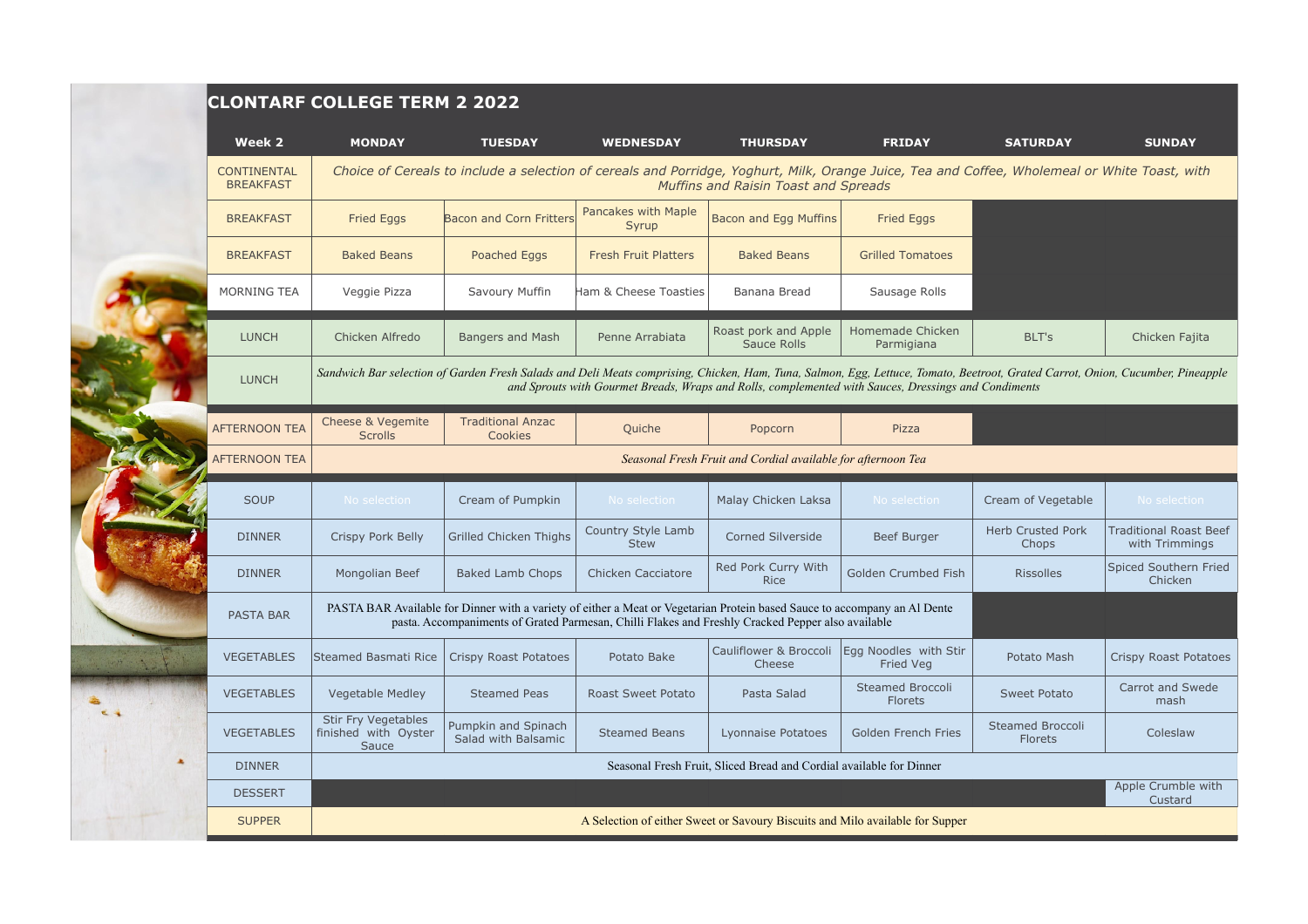|                                        | <b>CLONTARF COLLEGE TERM 2 2022</b>                                                                                                                                                                                                                                                    |                                                           |                                |                                                              |                                           |                                |                                    |  |  |  |
|----------------------------------------|----------------------------------------------------------------------------------------------------------------------------------------------------------------------------------------------------------------------------------------------------------------------------------------|-----------------------------------------------------------|--------------------------------|--------------------------------------------------------------|-------------------------------------------|--------------------------------|------------------------------------|--|--|--|
| Week 3                                 | <b>MONDAY</b>                                                                                                                                                                                                                                                                          | <b>TUESDAY</b>                                            | <b>WEDNESDAY</b>               | <b>THURSDAY</b>                                              | <b>FRIDAY</b>                             | <b>SATURDAY</b>                | <b>SUNDAY</b>                      |  |  |  |
| <b>CONTINENTAL</b><br><b>BREAKFAST</b> | Choice of Cereals to include a selection of cereals and Porridge, Yoghurt, Milk, Orange Juice, Tea and Coffee, Wholemeal or White Toast, with<br>Muffins and Raisin Toast and Spreads                                                                                                  |                                                           |                                |                                                              |                                           |                                |                                    |  |  |  |
| <b>BREAKFAST</b>                       | <b>Fried Eggs</b>                                                                                                                                                                                                                                                                      | <b>French Toast</b>                                       | <b>Eggs Benedict</b>           | <b>Spanish Omelette</b>                                      | <b>Scrambled Egg</b>                      |                                |                                    |  |  |  |
| <b>BREAKFAST</b>                       | <b>Grilled Chipolatas</b>                                                                                                                                                                                                                                                              | <b>Grilled Bacon</b>                                      | <b>Baked Beans</b>             | <b>Grilled Chipolatas</b>                                    | <b>Grilled Bacon</b>                      |                                |                                    |  |  |  |
| <b>MORNING TEA</b>                     | Cheese & Tomato<br>Croissants                                                                                                                                                                                                                                                          | Corn Fritters                                             | Pizza Subs                     | Zucchini Muffins                                             | <b>Toasties</b>                           |                                |                                    |  |  |  |
| <b>LUNCH</b>                           | Chicken Carbonara                                                                                                                                                                                                                                                                      | Roast Beef & Gravy Roll <sup>Beef</sup> Bolognaise served | with Herbed Spaghetti          | Thai Green Chicken<br>Curry                                  | Chicken Burgers                           | <b>Nachos</b>                  | <b>Pulled Pork Rolls</b>           |  |  |  |
| <b>LUNCH</b>                           | Sandwich Bar selection of Garden Fresh Salads and Deli Meats comprising, Chicken, Ham, Tuna, Salmon, Egg, Lettuce, Tomato, Beetroot, Grated Carrot, Onion, Cucumber, Pineapple<br>and Sprouts with Gourmet Breads, Wraps and Rolls, complemented with Sauces, Dressings and Condiments |                                                           |                                |                                                              |                                           |                                |                                    |  |  |  |
| <b>AFTERNOON TEA</b>                   | Foccacia                                                                                                                                                                                                                                                                               | <b>Traditional Anzac</b><br>Cookies                       | <b>Cheese and Biscuits</b>     | <b>Pikelets</b>                                              | <b>Cocktail Beef Pies</b>                 |                                |                                    |  |  |  |
| <b>AFTERNOON TEA</b>                   |                                                                                                                                                                                                                                                                                        |                                                           |                                | Seasonal Fresh Fruit and Cordial available for afternoon Tea |                                           |                                |                                    |  |  |  |
| <b>SOUP</b>                            | No selection                                                                                                                                                                                                                                                                           | Cream of Pumpkin                                          | No selection                   | Seasonal Vegetable                                           | No selection                              | Potato & Leek                  | No selection                       |  |  |  |
| <b>DINNER</b>                          | Lamb Tagine                                                                                                                                                                                                                                                                            | Cottage Pie                                               | Pork stir fry                  | Honey & Soy Chicken<br><b>Drumsticks</b>                     | <b>Grilled Fish</b>                       | Chicken & Corn Vol au<br>Vents | Roast Beef                         |  |  |  |
| <b>DINNER</b>                          | Roast Chicken                                                                                                                                                                                                                                                                          | Peri peri chicken                                         | Spiced glazed chicken<br>wings | Beef Pie                                                     | Pulled Lamb Kebabs                        | <b>Steak Diane</b>             | Chicken Schnitzels                 |  |  |  |
| <b>PASTA BAR</b>                       | PASTA BAR Available for Dinner with a variety of either a Meat or Vegetarian Protein based Sauce to accompany an Al Dente<br>pasta. Accompaniments of Grated Parmesan, Chilli Flakes and Freshly Cracked Pepper also available                                                         |                                                           |                                |                                                              |                                           |                                |                                    |  |  |  |
| <b>VEGETABLES</b>                      | <b>Mashed Potato</b>                                                                                                                                                                                                                                                                   | Jacket Potatoes with<br>Sour Cream                        | <b>Steamed Rice</b>            | Potato Bake                                                  | Potato Wedges                             | Hassleback Potato              | Potato Rosti                       |  |  |  |
| <b>VEGETABLES</b>                      | <b>Steamed Green Peas</b>                                                                                                                                                                                                                                                              | <b>Steamed Corn Cobs</b>                                  | Egg Noodles                    | <b>Steamed Baby Beans</b>                                    | <b>Steamed Broccoli</b><br><b>Florets</b> | Rost Veg Medley                | <b>Baked Pumpkin</b>               |  |  |  |
| <b>VEGETABLES</b>                      | Morocan Cous Cous                                                                                                                                                                                                                                                                      | Garden Salad                                              | Asian Greens                   | Roast Carrots                                                | Greek Salad                               | <b>Steamed Beans</b>           | <b>Steamed Broccoli</b><br>Florets |  |  |  |
| <b>DINNER</b>                          | Seasonal Fresh Fruit, Sliced Bread and Cordial available for Dinner                                                                                                                                                                                                                    |                                                           |                                |                                                              |                                           |                                |                                    |  |  |  |
| <b>DESSERT</b>                         |                                                                                                                                                                                                                                                                                        |                                                           |                                |                                                              |                                           |                                | <b>Bread and Butter</b><br>Pudding |  |  |  |
| <b>SUPPER</b>                          | A Selection of either Sweet or Savoury Biscuits and Milo available for Supper                                                                                                                                                                                                          |                                                           |                                |                                                              |                                           |                                |                                    |  |  |  |